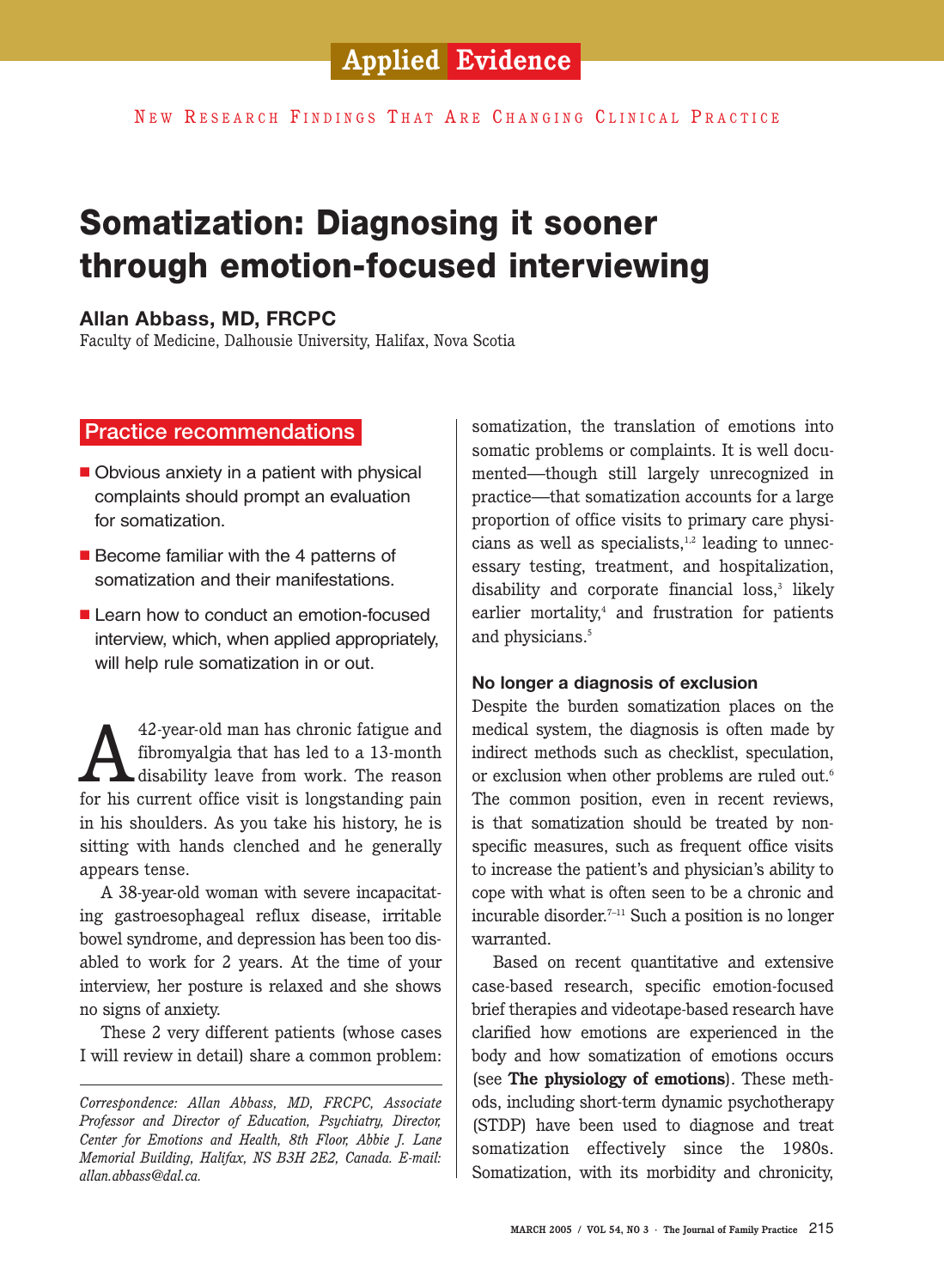## **The physiology of emotions**

To diagnose and manage somatization we must know how emotions are experienced and how they may become somatized. Davanloo discovered through studying several hundred case videotapes that specific emotions manifest in specific ways regardless of gender, age, or ethnicity.<sup>22</sup> This emotion physiology constitutes a norm to compare with a patient who somatizes emotions.

For example, rage is experienced as an internal energy sensation, heat, or "volcano" that rises from the lower abdomen to the chest, neck, and finally to the hands with an urge to grab and do some form of violence. Guilt about rage is experienced with upper chest constriction or even pain, intense painful feeling with waves of tears and with thoughts of remorse about experiencing the rage.<sup>23</sup> When feelings are experienced consciously, by definition they are not being somatized at that moment.

#### Why somatization occurs

When feelings are intense, frightening, or conflicted, they create anxiety and defense mechanisms to cover the anxiety (Figure). If these feelings are unconscious to the patient, the subsequent anxiety and defenses may also be outside of awareness.

This is the finding common in people who have been traumatized by someone close to them: feelings of rage toward a loved one are unacceptable, frightening, and avoided through somatization and other defenses.<sup>24</sup> Diverse research has found that patients with hypertension, migraine, irritable bowel syndrome and other conditions internalize anger and thus increase their somatic problems.25–27 Blocking and inhibiting of emotions, including anger, is a common finding in somatizing patients.

need no longer be diagnosed by exclusion nor treated palliatively without specific diagnostic testing.

## ■ **THE 4 PATTERNS OF SOMATIZATION**

Videotaped case-series research shows 4 main patterns of somatization: 1) striated muscle unconscious anxiety, 2) smooth muscle tension 3) cognitive-perceptual disruption, and 4) conversion.<sup>27</sup>

**Striated muscle tension** due to unconscious anxiety manifests through hand clenching, sighing, and even hyperventilation that the patient is not aware of. These patients may report panic attacks, chest pain, headache, fibromyalgia, and other musculoskeletal complaints. These conditions are often frustrating to family, employers, and physicians since conditions like chronic pain respond to treatment slowly or not at all.

**Smooth muscle tension** due to unconscious anxiety causes acute or chronic spasm of blood vessels, GI tract, airways, and the bladder. Patients exhibiting smooth muscle tension may present with GI symptoms, migraine, hypertension, urinary frequency, and upper airway constriction mimicking asthma. They often report histories of depression, panic, substance abuse, personality disorders, and past sexual or physical abuse.

**Cognitive perceptual disruption** due to unconscious anxiety typically involves visual blurring, tunnel vision, loss of train of thought, and "drifting," wherein the patient is temporarily mentally absent from the room. These patients have chronically poor memories and concentration. They are commonly victims or perpetrators of partner abuse, have frequent accidents, and have transient paranoia. They often end up seeing neurologists and undergoing expensive testing. Most have histories of dissociative disorders, personality disorders, or childhood abuse. In the family doctor's office they frequently forget what was said and call back after the appointment. They appear confused and easily flustered and either avoid physical examinations entirely or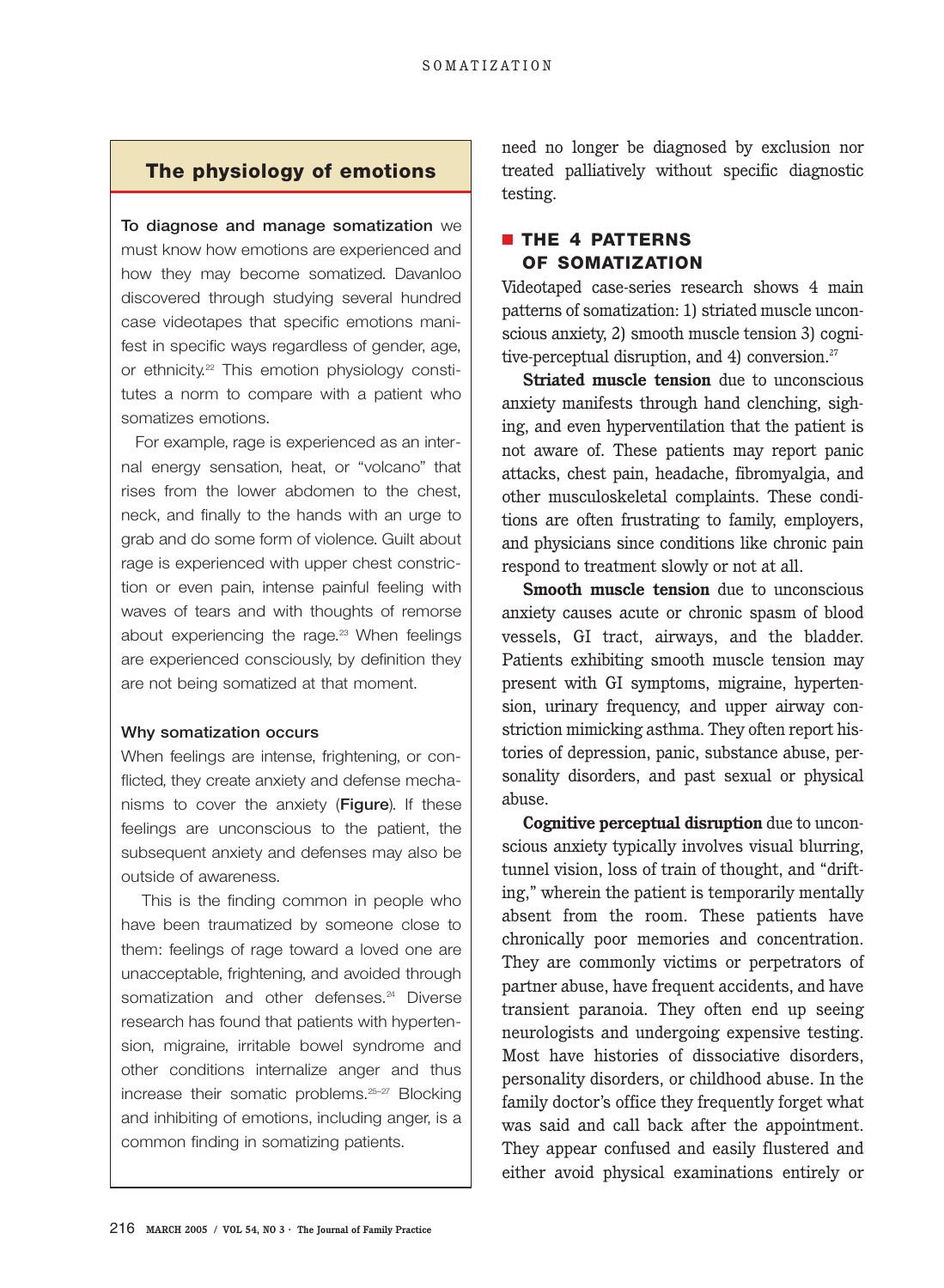| TABLE <sub>1</sub>                                   |                                                                                                                                                     |                                                                                                                                              |  |
|------------------------------------------------------|-----------------------------------------------------------------------------------------------------------------------------------------------------|----------------------------------------------------------------------------------------------------------------------------------------------|--|
| <b>Examples of diagnosable somatization patterns</b> |                                                                                                                                                     |                                                                                                                                              |  |
| <b>Somatization</b><br>format                        | <b>Observations during emotion-focused</b><br>diagnostic assessment                                                                                 | <b>Examples of related health</b><br>complaints or health problems                                                                           |  |
| <b>Striated muscle</b><br>tension                    | Progression from hand clenching, arm<br>tension, neck tension, sighing<br>respirations to whole-body tension                                        | Fibromyalgia, headache, muscle<br>spasm, backache, chest pain,<br>shortness of breath, abdominal<br>(wall) pain, fatigue                     |  |
| <b>Smooth muscle</b><br>tension                      | Relative absence of striated muscle<br>tension. Instead activation of smooth<br>muscles causes, for example, cramps in<br>the abdomen or heartburn. | Irritable bowel symptoms, abdominal<br>pain, nausea, bladder spasm,<br>bronchospasm, coronary artery<br>spasm, hypertension, migraine        |  |
| Cognitive-perceptual<br>disruption                   | Relative absence of striated muscle<br>tension. Instead patient loses track of<br>thoughts, becomes confused, gets<br>blurry vision                 | Visual blurring, blindness, mental<br>confusion, memory loss, dizziness,<br>weakness, pseudo-seizures,<br>paresthesias, fainting, conversion |  |
| <b>Conversion</b>                                    | Relative absence of striated muscle<br>tension. Instead patient goes weak<br>in some or all voluntary muscle                                        | Falling, aphonia, paralysis,<br>weakness                                                                                                     |  |

endure them with great anxiety.

**Conversion** manifests as muscle weakness or paralysis in any voluntary muscle. Patients with acute conversion describe dropping items or even dropping to the floor as muscles give way without explanation. They will often report histories of witnessing or experiencing violent abuse.

## **One pattern usually predominates**

The total amount of somatized emotion is distributed over the 4 pathways (**Table 1**). One pathway generally prevails at any given time, though different pathways may come into play as anxiety waxes or wanes. When anxiety is expressed primarily through smooth muscle tension, cognitive perceptual disruption, or conversion, the striated muscles are relatively relaxed.

This finding of apparent calm while somatizing has been noted elsewhere in research of patients with hypertension. This is the "belle indifference" a patient expresses as they are tem-

porarily relieved of muscle tension through somatization elsewhere.<sup>28</sup>

#### **Major types of defense**

Two important categories of defense include *isolation of affect* and *repression*.

**Isolation of affect** is awareness of emotions in one's head without experiencing them in the body. Intellectualization is a form of isolation of affect.

**Repression** is the unconscious process by which emotions are shunted into the body rather than reaching consciousness at all. For example, strong emotions, including rage, may directly cause sighing and a panic attack without the person being aware of either the emotion or the sighing.<sup>29</sup>

## **Experiencing the emotions overcomes somatization**

Videotaped research also shows that if a person can experience true feelings in the moment, somatization of these feelings is weakened and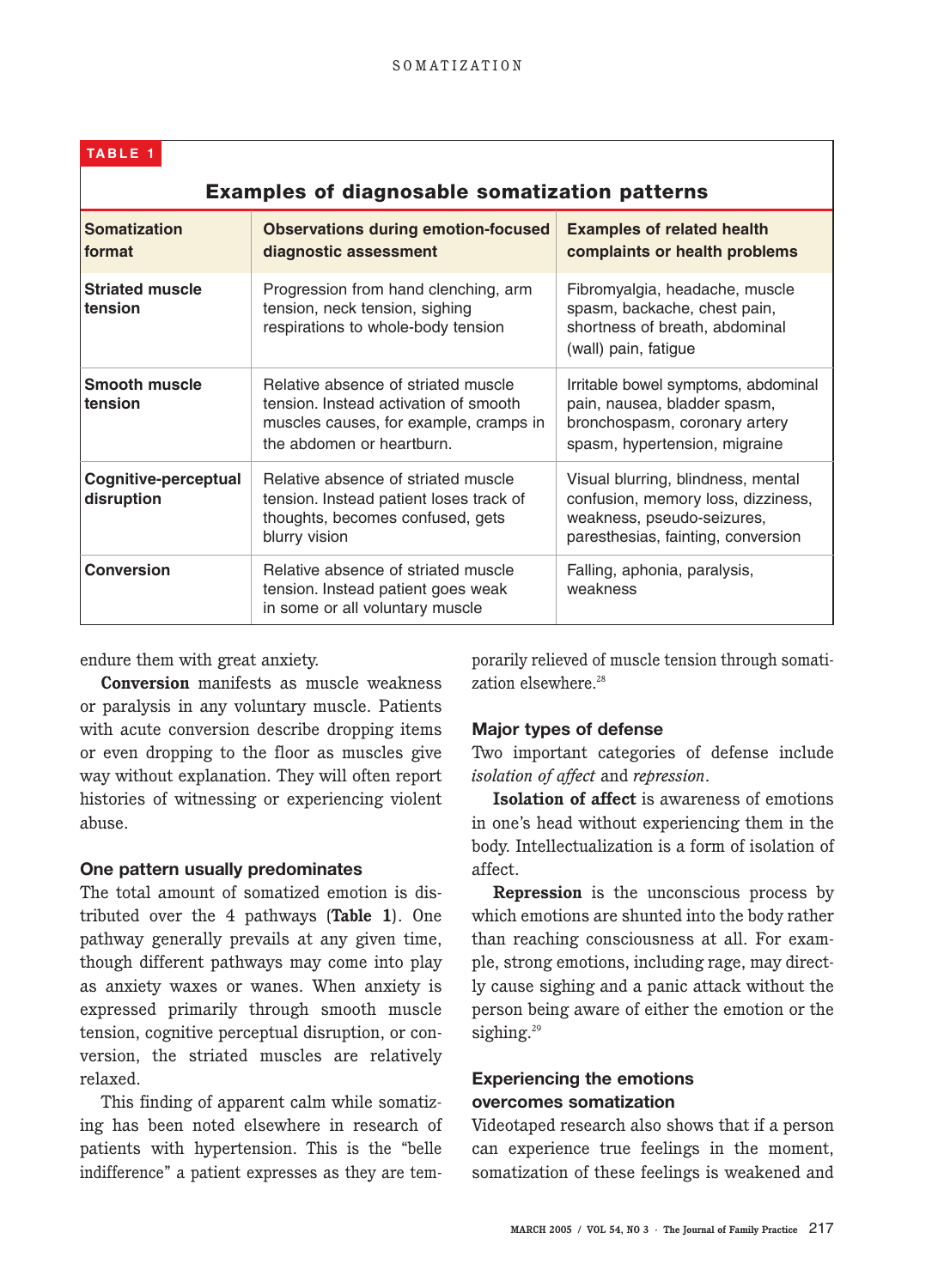

overcome. The feelings being experienced push out the anxiety and somatization (**Figure**). Thus, somatization can be reduced or removed by helping a patient feel emotions being stirred by recent events or from past events. Through this process one may diagnose somatization and also produce a therapeutic effect for a patient.

## ■ **DIRECT DIAGNOSIS OF SOMATIZATION**

## **An objective assessment**

Because the process of somatization is unconscious to the patient, diagnosis is based on objective findings during examination rather than on a patient's report. This is similar to evaluating a patient with abdominal pathology: we would not expect the patient to report an abdominal mass, even though we could detect it and train the patient to palpate it.

The somatizing patient believes the problem is physical, so the history reported is more likely to lead to physical testing and medical treatments than to a direct examination of the emotional system. Although clues in the history may suggest a patient is somatizing, $29$  the definitive test, like that of an abdominal examination, is "hands on,"

observing the patient's direct response to an emotion-focused interview.

#### **Actively exploring emotions**

Examination of the emotional system is analogous to a physical examination of other systems, and progresses from observation to "palpation" or "percussion" (**Table 2**).

Observe the patient for visible unconscious anxiety. Then, in the context of a supportive patient-doctor relationship, explore emotionally charged situations that generate symptoms.

Alternatively, one may ask in what way strong emotions like anger affect the patient's physical problems. Asking about specific recent events and feelings that were triggered usually mobilizes emotions, giving you and the patient a direct look at how emotions affect them physically.

If a patient is anxious in the office, it will be most meaningful to examine the feelings they experience during the interview.

#### **Managing defenses**

At times, the defenses used to avoid feelings must be pointed out before the patient can see and interrupt these behaviors. If the process is too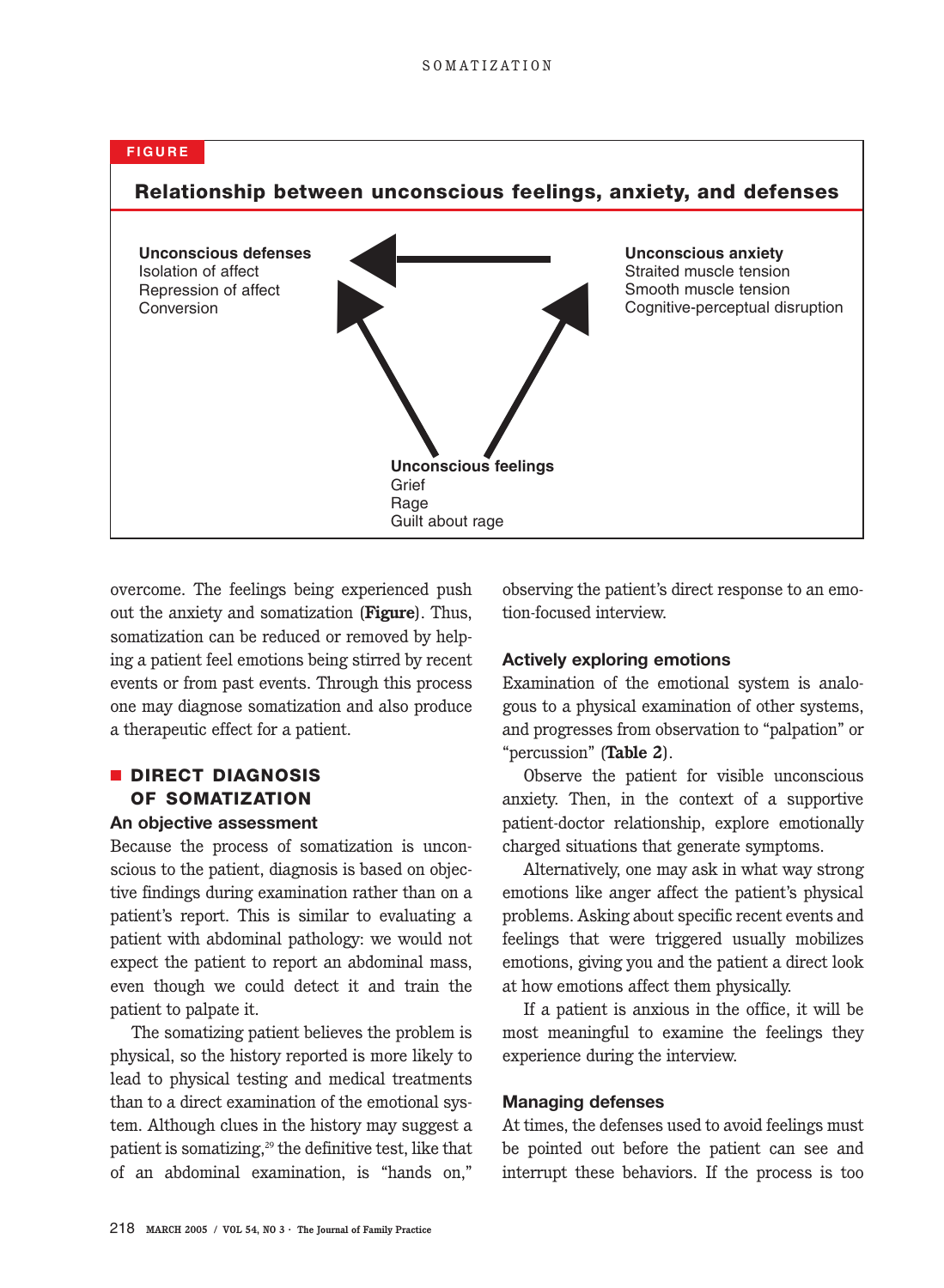## **TABLE 2**

| <b>Exploring emotions in a patient-centered interview</b> |                                                                                                                                                                                               |  |  |
|-----------------------------------------------------------|-----------------------------------------------------------------------------------------------------------------------------------------------------------------------------------------------|--|--|
| <b>Action</b>                                             | <b>Example</b>                                                                                                                                                                                |  |  |
| Observation                                               | Note any signs of unconscious tension, somatic distress, or<br>defensiveness from the start of the interview                                                                                  |  |  |
| Ask about emotions                                        | Can you describe a situation when the symptoms get worse?<br>What feelings do you have when you talk about that?<br>How do you experience the feeling of anger in your body when it is there? |  |  |
| Distinguish feelings from<br>anxiety or defenses          | The tension you had was anxiety, but how did the anger feel?<br>Becoming quiet was what you did but how did you feel inside?                                                                  |  |  |
| <i><b>Observe physical</b></i><br>responses               | Observe the physical and behavioral responses in the patient<br>when the emotional system is activated.                                                                                       |  |  |
| Give feedback and plan                                    | Review all findings with the patient. Verify the patient agrees with<br>what you have observed. Plan any further treatments or referral                                                       |  |  |

detached or intellectual, then feelings will not be activated and the system cannot be assessed. The physician's rapport allows him or her to clarify the process and the need for the patient to try to approach and experience feelings when speaking about them. This is analogous to the process of examining a sore abdomen when a patient is guarding: the patient must relax for examination to take place, and we help them do this by explaining the process.

Patients who are defensive and insist the problem is not related to emotions are managed differently. These patients usually are quite tense and already emotionally activated. An open examination of feelings the patient has about coming to see you that day is a good way to begin. Through this focus one can see the patient's somatizing patterns directly as well as develop a working rapport.

#### **Managing anxiety**

If the patient becomes anxious when asked about emotions, introduce a calming step by asking the patient to intellectualize about the specific bodily anxiety symptoms. This reduces the anxiety by using the defense of intellectualization.

#### **Recap and planning**

The interview is concluded by reviewing the findings with the patient in the same way one would share findings of a blood test. Management options would depend on the findings and may include another interview, further medical investigations, referral for treatment, or follow-up to gauge the patient's response to the interview itself.

## ■ **INTERPRETING THE PATIENT'S RESPONSES**

With the focused assessment, the somatic symptoms will transiently increase or decrease, disappear, or not change at all (**Table 3**).

An **increase** in symptoms with emotional focus suggests that emotions aggravate or directly cause the problems.

A **decrease** in symptoms during the test also suggests a linkage to emotions.

**Disappearance** of the symptoms by bringing emotional experiences to awareness is the best direct evidence that somatization of these emotions was causing the patient's symptoms.

**No change** in a patient's symptoms or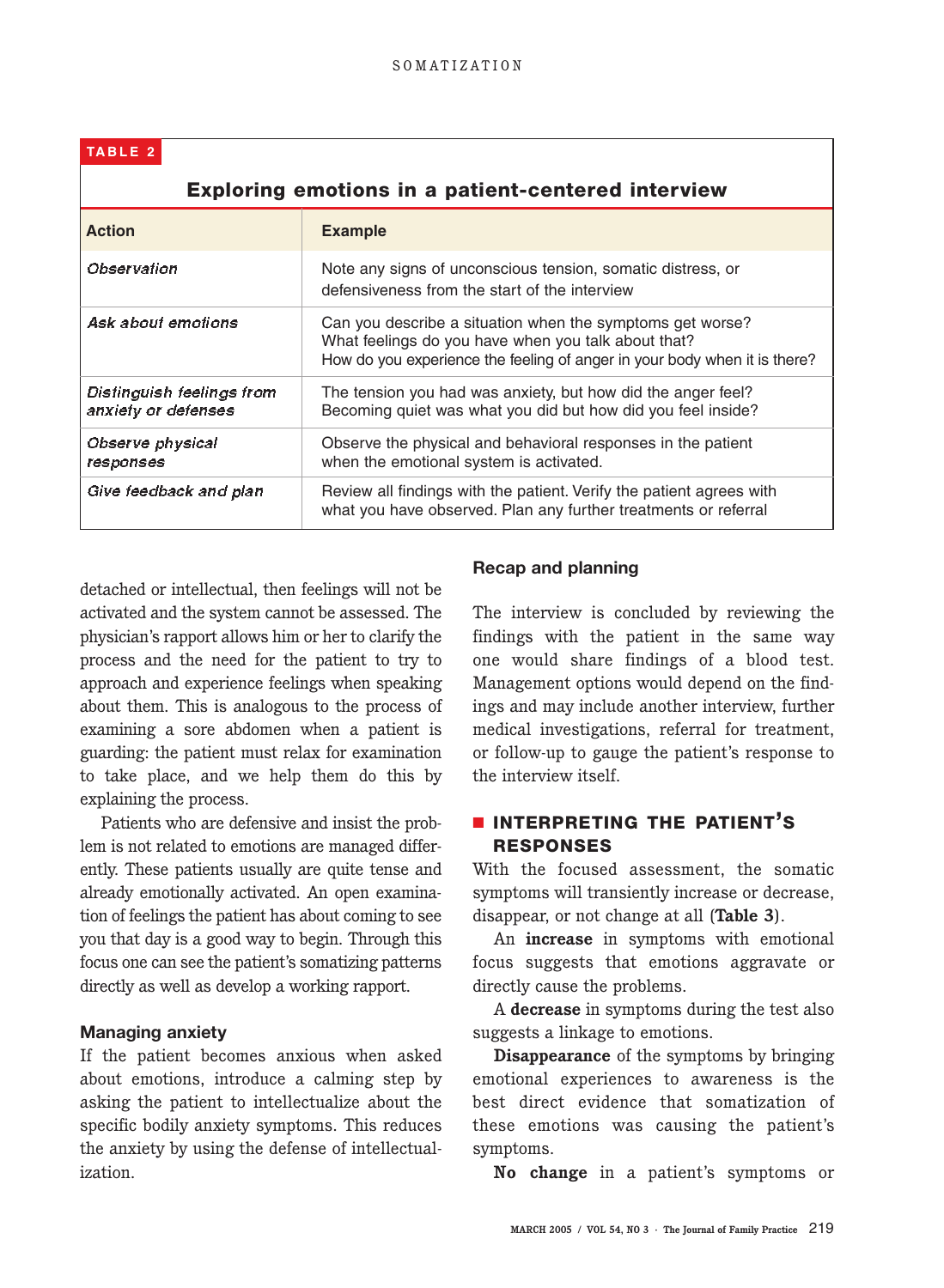## **TABLE 3**

## **Interpretation of responses to emotionally focused assessment**

| <b>Response</b>                                                                                                       | <b>Interpretation and Response</b>                                                                                                                                         | <b>Beware of</b>                                                                                                                                |
|-----------------------------------------------------------------------------------------------------------------------|----------------------------------------------------------------------------------------------------------------------------------------------------------------------------|-------------------------------------------------------------------------------------------------------------------------------------------------|
| <b>Response 1:</b> Symptoms go<br>up with emotional focus then<br>down after focusing away<br>from emotions           | The diagnosis is likely<br>somatization. Prescribe<br>emotion-focused psychotherapy<br>and monitor for gradual<br>symptom removal                                          | False positives due to coincidental<br>symptom changes in interview<br>Health problems unrelated to the<br>somatization could always be present |
| <b>Response 2:</b> Symptoms are<br>improved or removed by<br>emotional focus or emotional<br>experience in the office | The diagnosis is (was) somatiza-<br>tion of those emotions. Follow-up<br>to see if gains are maintained                                                                    |                                                                                                                                                 |
| <b>Response 3: No change in</b><br>symptoms                                                                           | Somatization is unlikely to be the<br>cause of the symptoms. Look for<br>other physical causes.                                                                            | False negatives due to high defenses,<br>sedation, lack of cooperation, inade-<br>quate focus by physician                                      |
| <b>Response 4: Unclear</b><br>response                                                                                | May or may not be an emotion-<br>based component in the symptoms.<br>Repeat test, consider other<br>diagnostic tests or referral for<br>emotion-focused diagnostic testing |                                                                                                                                                 |

signs—provided there was adequate emotional activation—suggests no somatization of emotions. In these cases, other physical factors must be sought. For example, a woman with chronic left leg weakness and numbness had no shift in symptoms with this test: she was found to have neuropathy due to multiple sclerosis. We have found that 5% to 10% of patients referred to our diagnostic clinic have physical problems that were mistaken for somatization.

#### **False negatives**

False negatives occur when the test does not detect the process of somatization when it is present. This will occur if the level of emotion mobilized was too low, if the patient is too sedated, if the defenses the patient used were not sufficiently interrupted, or when the patient is not working collaboratively with the doctor during the test. In each case the patient must allow emotions to be mobilized and the doctor must focus adequately on the emotional experiences to yield an interpretable response.

## **False positives**

False positives occur when the patient has a rise or fall in symptoms during the test for other reasons—eg, coincidental shifts in episodic conditions like muscle spasm or symptom reduction due to distraction during the test itself. It is important in these cases to repeat the test more than once and see if the results are reproducible.

## ■ **TREATMENT: SHORT-TERM DYNAMIC PSYCHOTHERAPY STDP is clinically effective for patients with somatization**

Short-term dynamic psychotherapy (STDP) formats specifically help a patient to examine trauma and loss-related emotions that result in somatization, depression, anxiety, and self-defeating behaviors. Case-series videotaped research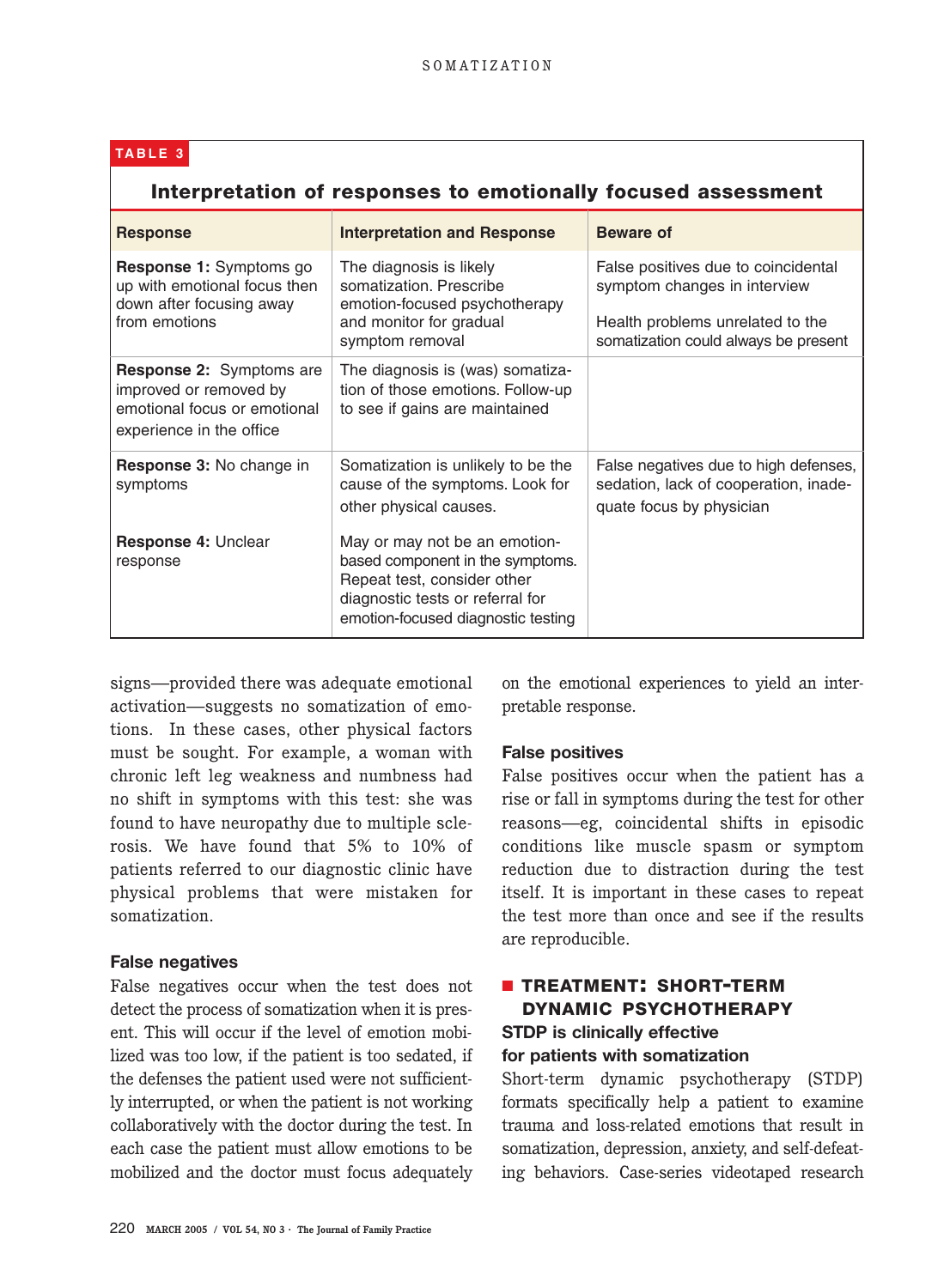over the past 30 years has established the effectiveness of the methods in both short and long term follow-up.<sup>12</sup>

## **STDP is efficacious in controlled trials and meta-analyses**

In 1995, Anderson and Lambert, conducted a meta-analysis of 26 controlled studies and found STDP to be superior to minimal treatment controls and wait lists including in samples with somatization. It was found to be as effective in removing anxiety and depressive symptoms as cognitive behavioral therapy.<sup>13</sup> A recent meta-analysis,<sup>14</sup> using more strict inclusion criteria, yielded the same findings. In a recent randomized controlled trial of symptomatic patients with personality disorders, STDP brought significant symptom reduction while cognitive therapy did not, suggesting that STDP may have added benefits in more resistant and complex symptomatic patients.15

In our current Cochrane review search,<sup>16</sup> we have found 40 published randomized controlled trials supporting its efficacy with a range of disorders including ulcer disease, irritable bowel syndrome, dyspepsia, and urethral syndrome.<sup>17-20</sup> Our review has likewise found STDP to be superior to minimal treatment or waitlist controls and that the gains are maintained in follow-up averaging over 1 year.

## **STDP is cost-effective and reduces health care utilization**

STDP has been shown to reduce healthcare utilization and to be cost-effective in treating patients with dyspepsia, irritable bowel syndrome, depression, and self-harm and treatmentresistant conditions.21 Of specific cost figures cited in reviewed papers, 27 out of 34 showed cost savings with STDP including reduction in total costs, medication costs, disability, hospital, and physician use.

## ■ **CASE ILLUSTRATIONS Case 1: Striated muscle anxiety**

This 42-year-old man had chronic fatigue and fibromyalgia which lead to a 13 month disability up to the time of consultation. He came to the office with longstanding pain in his shoulders. His hands were clenched during the interview, and he appeared tense while giving his history.

DOCTOR: Can you tell about a specific time when you had an emotional upset so we can understand how exactly it affects you? PATIENT: Yeah, problems at home with my wife…. Saturday she wanted me to do some work on the garage. She started to yell. Every day it's the same thing and I'm getting tired of it.… DOCTOR: So how do you feel toward her? PATIENT: [Takes a deep sigh, hands become clenched] Mad. DOCTOR: You mean mad … angry? PATIENT:: Yeah. DOCTOR: How do you experience the anger inside physically? PATIENT: Very, very… tense DOCTOR: That is tension…anxiety? PATIENT: Yeah. DOCTOR: How did you experience the anger? PATIENT: I start to ignore her. DOCTOR: Is that a mechanism to deal with anger? But how do you experience anger underneath? PATIENT: It's really hard to put a word on it…. I get really mad...it's like a rage. DOCTOR: So how do you experience the rage? PATIENT: [Patient takes a big sigh and clenches his hands tightly] DOCTOR: Do you notice you sigh and become tense when you talk about the rage. PATIENT: No, I didn't. I don't feel anxious. DOCTOR: But, do you notice the sigh and your hands? PATIENT: I do now, but didn't see it before. DOCTOR: Is this what is happening to you … that

you are getting all tensed up about these feelings?

PATIENT: Yeah, it must be.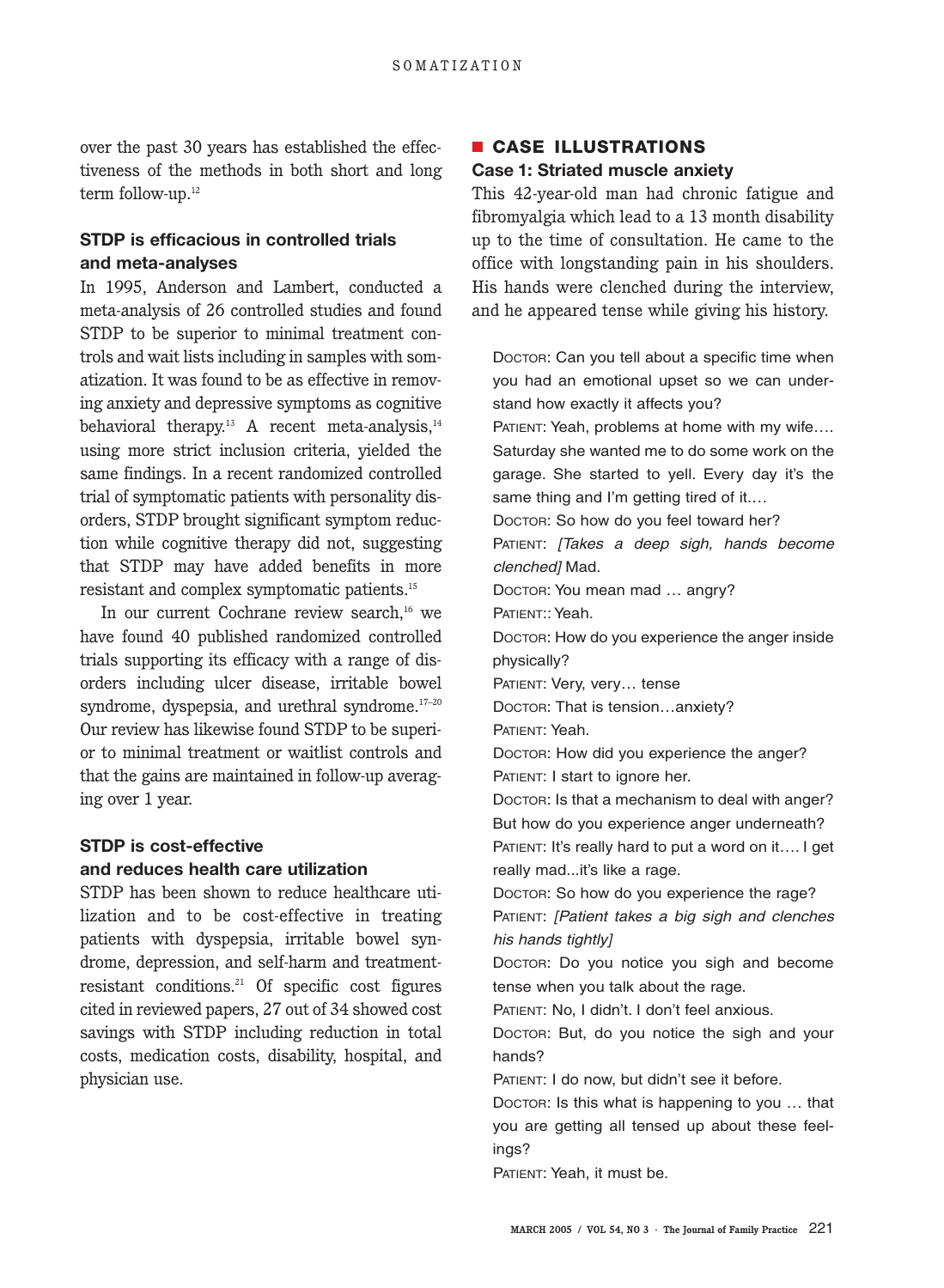At a later point in the 1-hour session, the patient was able to feel the visceral emotions of rage, guilt about the rage, and sadness over several years of conflict. When the feelings were experienced in the office, he had an abrupt drop in muscle tension and bodily pain: this was further evidence he had been somatizing, or as he said, "bottling up" these complex feelings.

As is typical of patients with primarily striated muscle anxiety, he denies being nervous despite showing obvious anxiety in the interview. He denies anxiety because it has been unconscious to him, thus free to create fibromyalgia pain. Through this single interview a link is made for both patient and doctor between blocked feelings and body pain. With 10 treatment sessions focused on this process, his fibromyalgia resolved; he returned to work and no longer needed antidepressants.

#### **Case 2: Smooth muscle anxiety**

This patient is a 38 year-old woman with severe incapacitating GERD, irritable bowel syndrome, and depression who was disabled from work for 2 years at the time of consultation. This woman had a very relaxed posture with relaxed hands and an absence of obvious anxiety. After 10 minutes of exploring situations and events that make her stomach worse, we arrive at the following point.

DOCTOR: Can you tell me about another time when your stomach feels worse?

PATIENT: Yes. There was once when my sister-inlaw did something and it made me angry. Yeah, when people make me angry I don't tell them, I just avoid them.

DOCTOR: Can you describe one of those times, so we can see how that affects you.

PATIENT: Once she was arguing with my brother, like they usually do….

DOCTOR: How did you feel then?

PATIENT: ... Now I just got that again [pointing to her stomach and chest with upward motion and burps]

DOCTOR: Heartburn? Just came on?

PATIENT: Yeah, heartburn, just came on.

DOCTOR: Is there anything else you notice? Like in your stomach?

PATIENT: No, just that ... but I can hear my stomach churning.

DOCTOR: So is it when you have anger your stomach churns and you get this acid?

PATIENT: Must be….

DOCTOR: ...because in your approach to talk about anger you got cramps and acid. So is that one way the anger goes?

PATIENT: Yes it must be, but I never thought of that part. [Stomach stops churning and heartburn stops as we talk about it for few minutes.] You know, this all started to get worse when my fiancé dumped me. [She goes onto describe a story of being not only rejected but also feeling humiliated by how it was done. She never felt emotional about it but just got severe diarrhea and was confined to her room for 3 weeks.]

DOCTOR: How did you feel toward your fiancé when he dumped you that way?

PATIENT: I was just so sick and depressed. I didn't feel any anger. [Patient burps again this time rubs abdomen due to some discomfort.]

DOCTOR: Did you get the stomach upset just now again?

PATIENT: My stomach is upset again. Just the noise and acid again.

DOCTOR: So again, when we focus on the feelings, the cramps and acid come back.

PATIENT: For sure. What can we do about that? DOCTOR: Can we try to help you identify these feelings before they go to your stomach, to try to interrupt that process. Can you tell me about another incident like that?

The patient required 3 one-hour sessions to improve her tolerance of anxiety, so she could intellectualize about feelings rather than have them directly affect her stomach. The feelings of rejection had triggered rage and guilt about rage associated with sexual abuse by her brother and the abandonment she felt from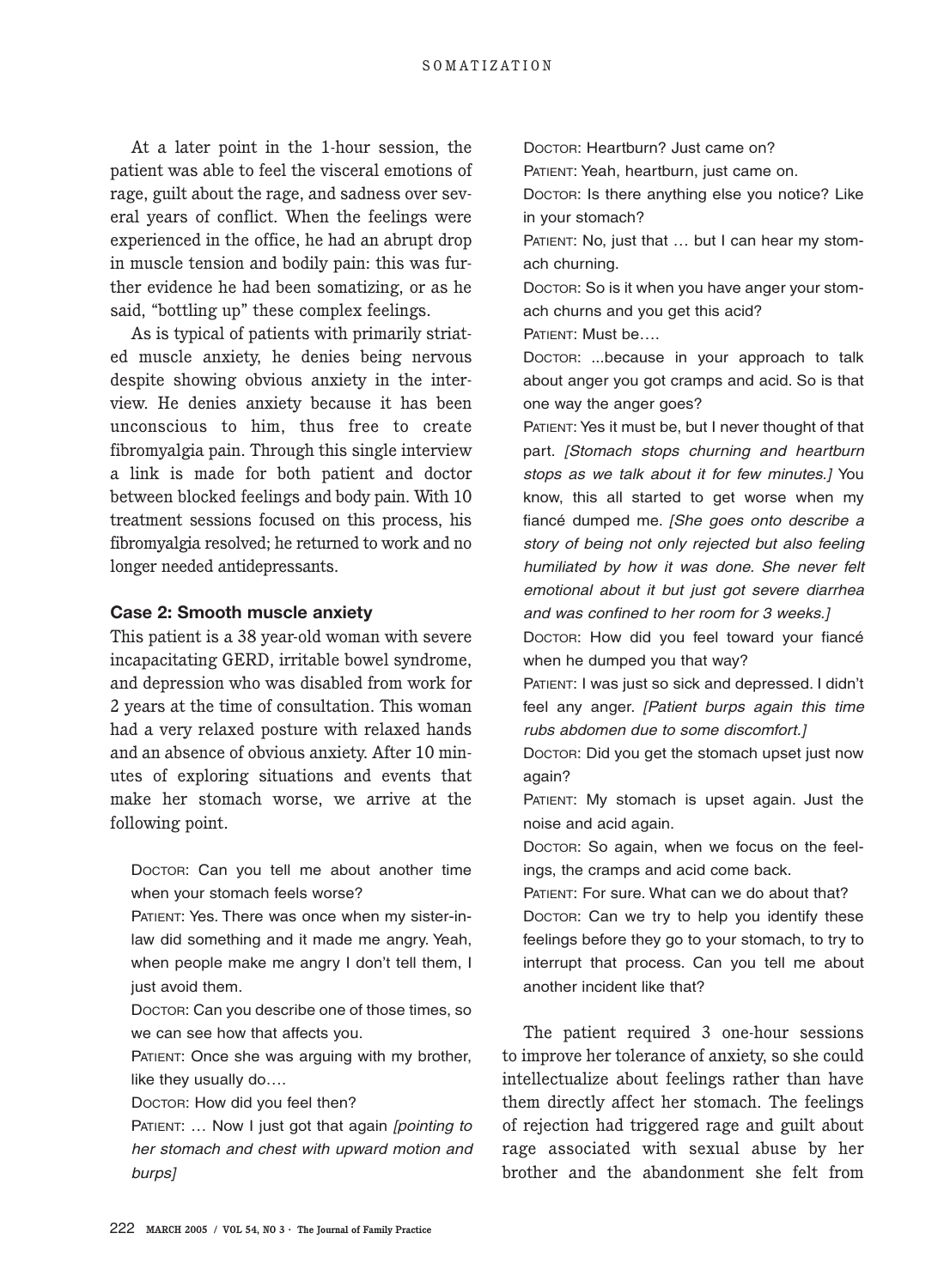her mother when she told her mother about it. With 12 sessions of therapy, she was able to stop her IBS medication, anxiolytic, and antidepressant.

This vignette is typical for patients with primarily smooth muscle unconscious anxiety. The patient had no visible anxiety but had GI symptoms when focusing on emotions about recent trauma. The symptoms were mobilized and reduced repeatedly, confirming a link with emotions. Note that outwardly she looked calm, but the emotions mobilized were being shunted to her GI tract.

## ■ **INCORPORATING EMOTION DIAGNOSTICS INTO PRACTICE**

To perform these interview procedures, the physician must understand emotion physiology and the patterns of somatization as outlined above. This is entirely intuitive to many physicians the first time seeing this material: they can readily employ that which they already know. In general, though, physicians reading this will want to ponder it and see how it may apply case by case as they develop skills with it over time. Senior clinicians have usually done these assessments by default, by pressure from patients, or because they learned elements of this over time from various experiences.

#### **Helpful short-cuts**

Family physicians trained in emotion assessment note that abbreviated elements can easily be incorporated into a patient-centered assessment process. For example, one may ask how "stress," "emotions," or "anger" affects the person and their body or ask how the person handles anger in specific incidents.

In an initial patient questionnaire, one can include a few questions that encourage the patient to think about how stress affects them and to describe their body's tendency to experience anxiety. When they later present with symptoms, one can use these baseline data to aid in the new assessment. Thus, a culture of considering emotional factors can be woven into practice, weakening any resistance to the idea that emotions and health, mind and body, are tightly bound.

#### **Time factors**

Based on our experience, family physicians can perform two thirds of these diagnostic assessments during 15 minutes of focused interviewing. More complex cases, such as patients with cognitive disruption or multiple manifestations of anxiety, may take longer to diagnose and generally need more specialized care or referral. If required, a patient could be asked back for a 1 half-hour session later in the day or week.

#### **Taking care of ourselves**

Despite the importance of the emotional system in medicine, medical curricula generally fail to provide sufficient education in this area. At the same time, up to half of our own ranks report emotional burnout.31 Even with the lack of mainstream medical teaching about emotions and health, it behooves us to learn what we can about the emotional system as it applies to the patient and to ourselves in relation to these most challenging problems. Focused seminars, peer case review, select reading, and videotape training can all help in this educational process.<sup>32</sup>

#### **ACKNOWLEDGMENTS**

*The author wishes to thank the many colleagues who reviewed and commented on this manuscript. This work is supported by Dalhousie University, Capital Health and the Nova Scotia Department of Health.*

#### **REFERENCES**

- 1. Fink P, Sorensen L, Engberg M, Holm M, Munk-Jorgensen P. Somatization in primary care. Prevalence, health care utilization, and general practitioner recognition. *Psychosomatics* 1999; 40:330–338.
- 2. Kroenke K, Mangelsdorff AD. Common symptoms in ambulatory care: incidence, evaluation, therapy, and outcome. *Am J Med* 1989; 86:262–266.
- 3. Barsky AJ, Ettner SL, Horsky J, Bates DW. Resource utilization of patients with hypochondriacal health anxiety and somatization. *Medical Care* 2001; 39:705–715.
- 4. Engel CC Jr, Liu X, Hoge C, Smith S. Multiple idiopathic physical symptoms in the ECA study: competing-risks analysis of 1-year incidence, mortality, and resolution. *Am*